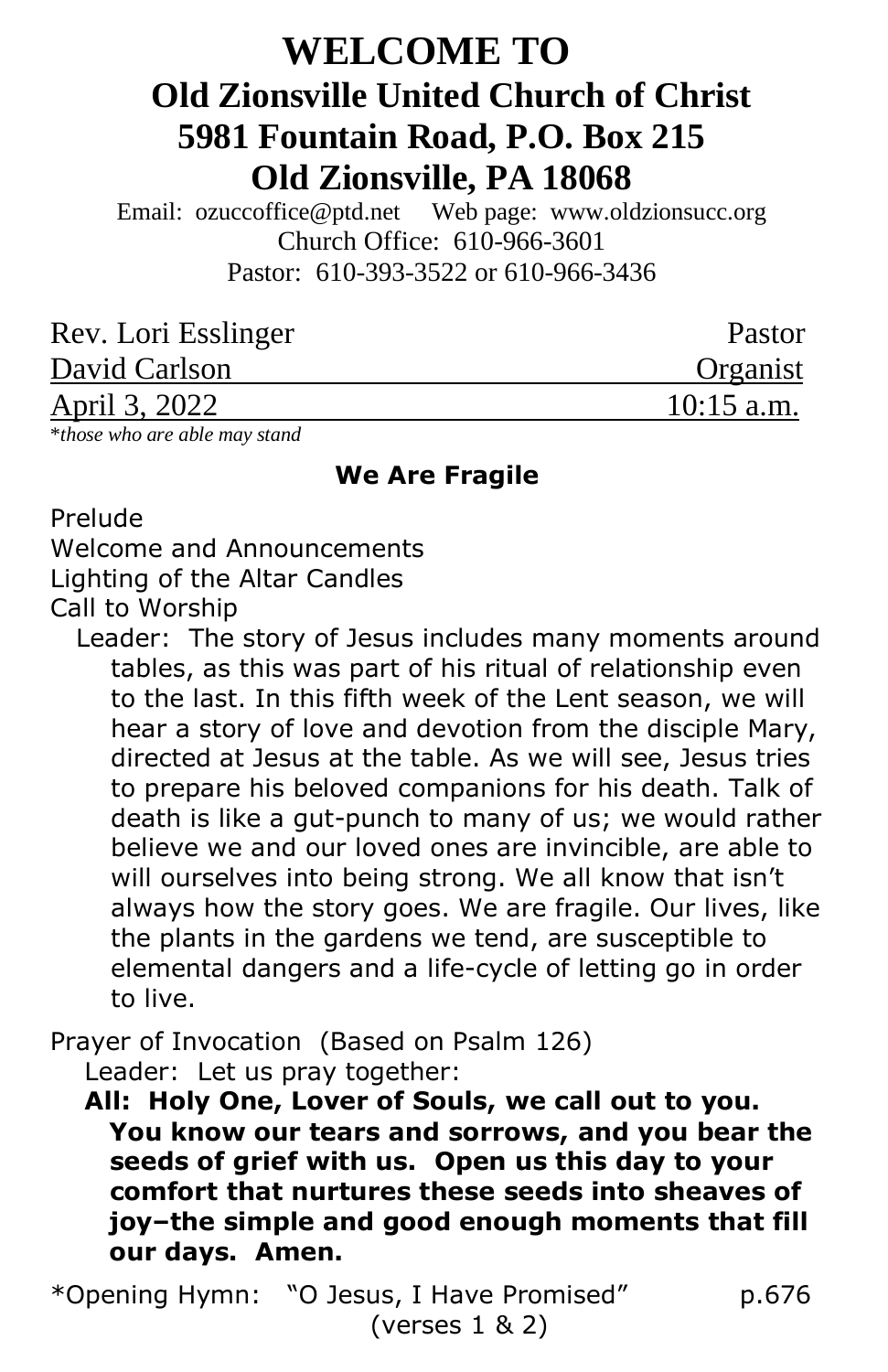# Call to Confession

Leader: Jesus speaks the words no one wanted to admit: he was not always going to be around. "Oh, don't say that," so many of us have said to a loved one who speaks the truth about the fragility of life. Perhaps we get uncomfortable because it reveals the precious nature of the present moment, laying bare the beauty and horror of it all. The indescribable pain we know we will one day face invades our senses like a pervasive perfume, inescapable. What if we stopped denying the limited nature of our lives and breathed in deeply the fragrance of vulnerability? Let us take a moment of silent reflection…

# Silent Reflection

# Assurance of Pardon

 Leader: Hear this compassionate word from Paul's Letter to the Philippians: "I want to know Christ and the power of his resurrection and the sharing of his sufferings by becoming like him in his death, if somehow I may attain the resurrection from the dead."

 Know that already, God is offering us freedom from the need to avoid suffering at the cost of denying the fullness of life. We are invited into the knowledge that Christ's vulnerability in life, death, and resurrection shows us the sacred nature of the heights and depths of sorrow and joy in our own saga.

 And know, that despite our sometimes faltering steps, in the name of Jesus Christ, you are being forgiven, even now.

## **All: In the name of Jesus Christ, you are forgiven. Glory to God! Amen.**

Choir Anthem

## Scripture Reading: John 12:1-8

 **12** Six days before the Passover Jesus came to Bethany, the home of Lazarus, whom he had raised from the dead. **2** There they gave a dinner for him. Martha served, and Lazarus was one of those at the table with him. **3** Mary took a pound of costly perfume made of pure nard, anointed Jesus' feet, and wiped them with her hair. The house was filled with the fragrance of the perfume. **4** But Judas Iscariot, one of his disciples (the one who was about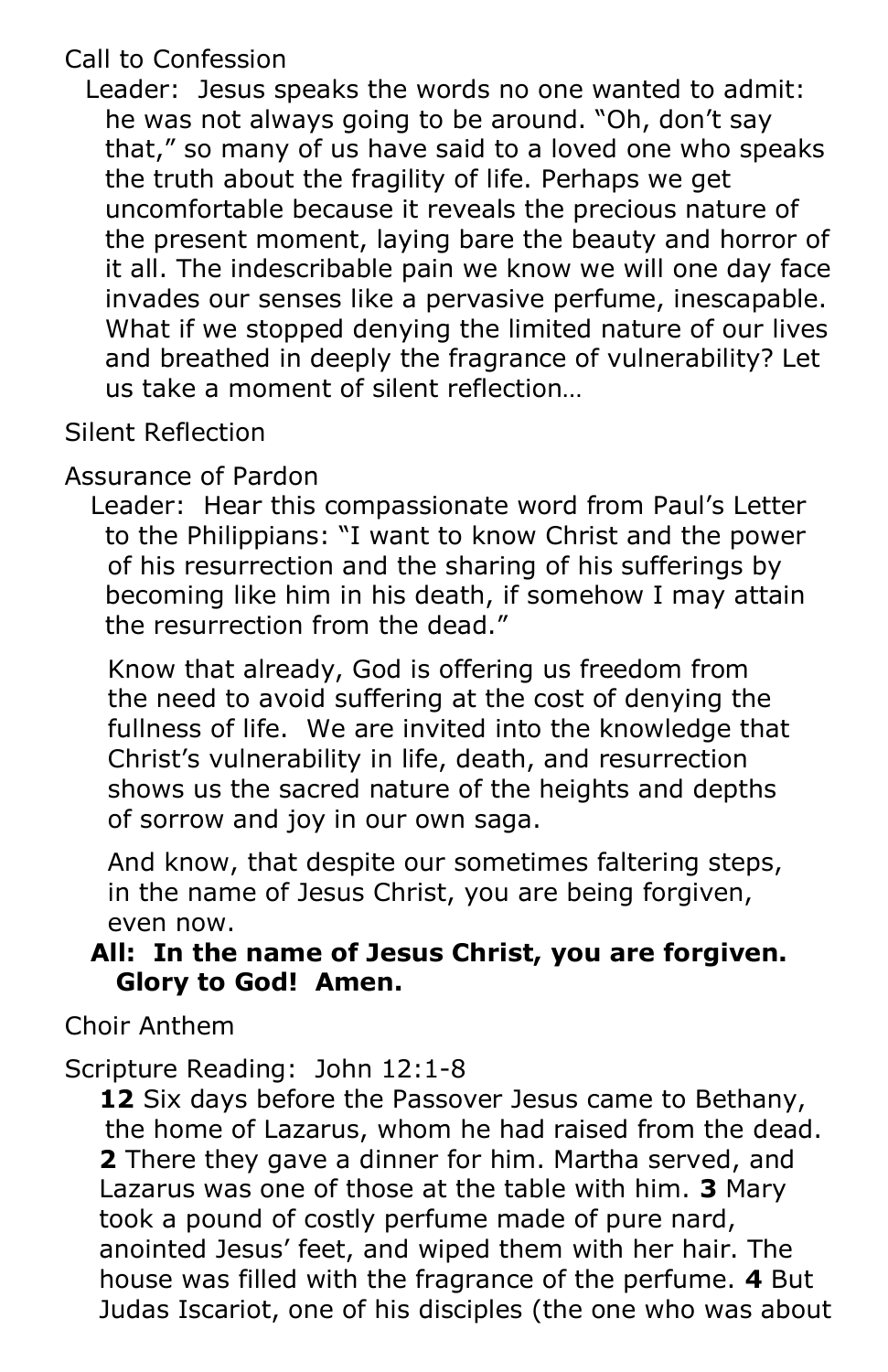to betray him), said, **5** "Why was this perfume not sold for three hundred denarii and the money given to the poor?" **6** (He said this not because he cared about the poor, but because he was a thief; he kept the common purse and used to steal what was put into it.) **7** Jesus said, "Leave her alone. She bought it so that she might keep it for the day of my burial. **8** You always have the poor with you, but you do not always have me."

\*Hymn: "We'll Understand It Better By and By" p.771 (verse 1)

Reflection: Thoughts About an Imperfect Life and Faith "We are Fragile"

## Prayers of the People

 Leader: Fragility is not only OK, it is also necessary. To know and respect our own limited nature, our vulnerability to the forces of life, we are able to see and be with those who are hurting. We enter our prayers for all who suffer in mind, body, and spirit–vowing to tend with care to those for whom deaths, of many kinds, seem near.

The Pastoral Prayer….The Lord's Prayer

**Our Father, who art in heaven, Hallowed be thy Name. Thy kingdom come. Thy will be done, on earth as it is in heaven. Give us this day our daily bread. And forgive us our debts, as we forgive our debtors. And lead us not into temptation, but deliver us from evil. For thine is the kingdom, and the power, and the glory, for ever. Amen.**

\*Doxology (sung in unison)

 **Praise God from whom all blessings flow, Praise Jesus Christ, our burdens know, Praise Spirit through whom our hearts grow, Praise Three-in-One, from here below.**

## \*A Blessing for When You're in Grief

"Blessed are you, dear, dear one, doing this holy work of suffering what must be suffered. Of grieving what has been lost. Of knowing the unthinkable truth that must be known. This grief can make you feel on the other side of glass from the world around you, a force field of different realities separating you. Yet blessed are you in yours, for yours is the one most seen by God who breathes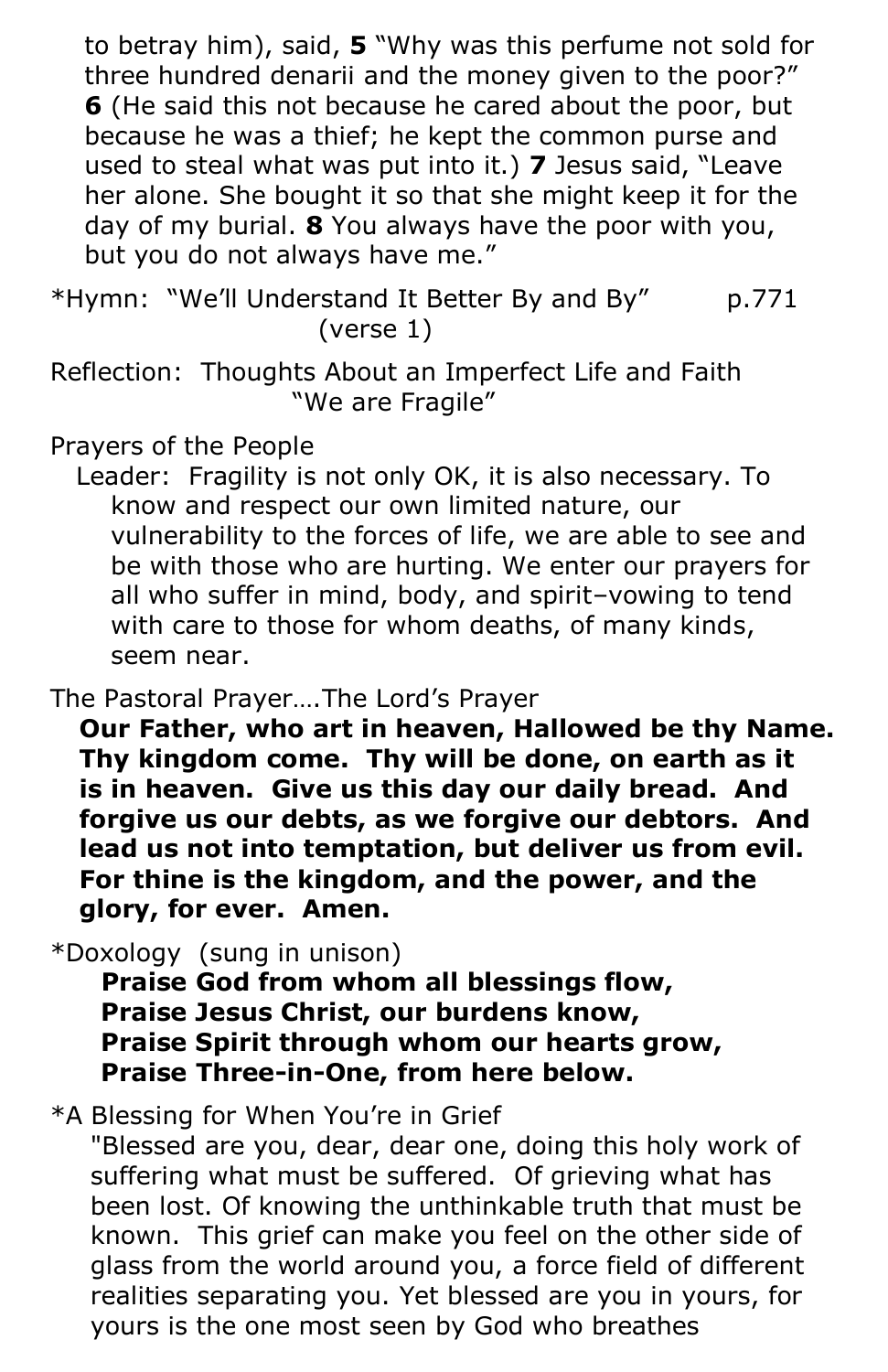compassion upon you, even now. Who has walked this path, and who leans toward you, gathering you up into the arms of love. Rest now, dear one. You are not alone."

*\**Closing Hymn: "Be Still, My Soul" (all verses) p.712

\*Benediction

 And now, may the God who loves all of creation, especially the grief-stricken parts, and Jesus, our companion along this crooked path called life, and the Holy Spirit, who loves to improvise in surprising ways, go with you, dwell among you, and give you joy. Amen.

\*Extinguishing of the Candles \*Postlude

**≈≈≈≈≈≈≈≈≈≈≈≈≈≈≈≈≈≈≈≈≈≈≈≈≈≈≈≈≈≈≈≈≈≈≈≈≈≈≈≈≈≈≈≈≈≈≈**

All liturgy and leader parts Marcia McFee

© [www.worshipdesignstudio.com/goodenough.](http://www.worshipdesignstudio.com/goodenough) Used and adapted with permission.

"A Blessing for When You are in Grief" from *[Good Enough: 40'ish Devotionals for a](https://katebowler.com/good-enough/)  [Life of Imperfection](https://katebowler.com/good-enough/)* by Kate Bowler and Jessica Richie. Used with permission. Purchase the book at [www.katebowler.com/goodenough.](http://www.katebowler.com/goodenough)

**TODAY'S ALTAR FLOWERS** are sponsored by James and Patti Mittl in memory of Julia Yeakel.

 **TODAY'S BULLETIN** is sponsored by Lee and Susan Hoch in memory of loved ones.

**TODAY'S LITURGIST** is Nancy Civitts.

**TODAY'S GREETER** is Ruth Stansfield.

 RESTROOMS ARE AVAILABLE on the main floor of the Church and downstairs.

 We have Bulletin Magnifier Sheets if needed. They can be found on the sound system.

**Mask Wearing** - Consistory has agreed that individuals can make their own decision as to the wearing of masks during church services. If you find yourself testing positive for COVID, **please contact the church office** so we can alert others who may have been in contact with you during time spent at church. Thank you.

Reminder for those that have tickets - **Tonight** at 7:00 p.m. is our trip to see **Riverdance** at the State Theatre in Easton.

The last Community **Lent Service** will be at 7:30pm on Thursday, April 7 in our Church.

There is also a service being planned for during the **daytime on Maundy Thursday, April 14 at 12 noon at Upper Milford Mennonite Church**.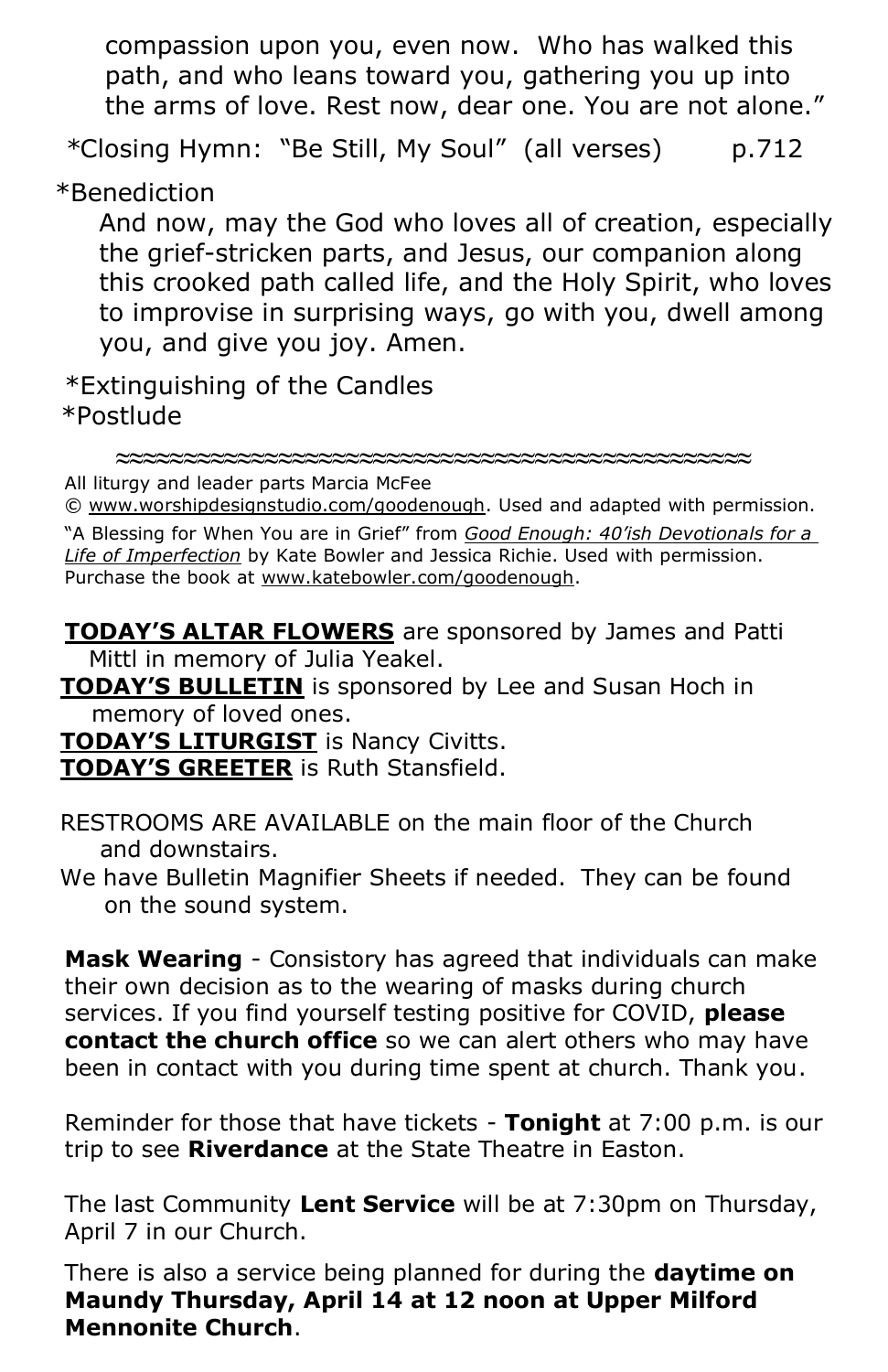Services at Old Zionsville UCC for Holy Week will be as follows: Maundy Thursday, 7:30 p.m. Holy Communion Good Friday, 7:30 p.m. Service of Darkness Easter Morning: 7:30 a.m. Celebration of the Light! 9:00 a.m. Light Treats 9:30 a.m. Egg Hunt for Children 10:15 a.m. Easter Communion

**FULL size toiletries** *(not travel size)* are due next Sunday, April 10 for the Zionsville Area Food Pantry.A collection box is located on the bench in front of Pastor Lori's office. The following is what is needed:*Items in bold are needed the most* 

| shampoo                         | toothbrushes              |  |  |  |
|---------------------------------|---------------------------|--|--|--|
| conditioner                     | soap (bars and/or liquid) |  |  |  |
| deodorant                       | body lotion               |  |  |  |
| toothpaste                      | tissues                   |  |  |  |
| disposable razors mouthwash     |                           |  |  |  |
| feminine hygiene products       |                           |  |  |  |
| shaving cream (mens and womens) |                           |  |  |  |

**GriefShare** – Join us on Wednesday, **April 6, 2022** for our GriefShare sessions in the lower social hall at **6:30 p.m**. This group is open to anyone who wishes to explore the program and/or work to heal. You may join in anytime. We will meet each Wednesday from 6:30 to 8:30 p.m. for 13 weeks until June 1. There is no cost for the program but a suggested donation of \$15.00 (or whatever you can afford to pay) for the workbook. Please register with Pastor Lori, call or text at 610-393-3522.

Our next **Supper Club** will be Friday, April 8<sup>th</sup> at 5:30 p.m. at Fairgrounds Hotel, 448 N. 17<sup>th</sup> Street in Allentown. Please RSVP no later than Monday, April 4th. April **Lunch Bunch** will be Friday, April 22<sup>nd</sup> at 12 noon at The Brass Rail, 3015 Lehigh Street, Allentown. Please RSVP no later than Monday, April 18<sup>th</sup>. These get togethers are for all members of OZUCC. Please let Linda or Mark Weaver know if you are able to attend by email at [catofpa@ptd.net](mailto:catofpa@ptd.net) or [weavermj@ptd.net,](mailto:weavermj@ptd.net) call at 215-679-7599 or let them know when you see them in church.

We are so fortunate to have beautiful **Altar Flowers** either silk or real each week. Thank you to everyone who contributes that gift to our worship experience. Each week after worship someone needs to remove the flowers from the altar and make sure they get to their sponsors or to another location based on the wishes of the giver. We have missed Darlene Schmeltzle in coordinating this part of our Altar Guild's ministry. Would you be willing to stay after worship for the Sundays of one month to help in this ministry? The instructions